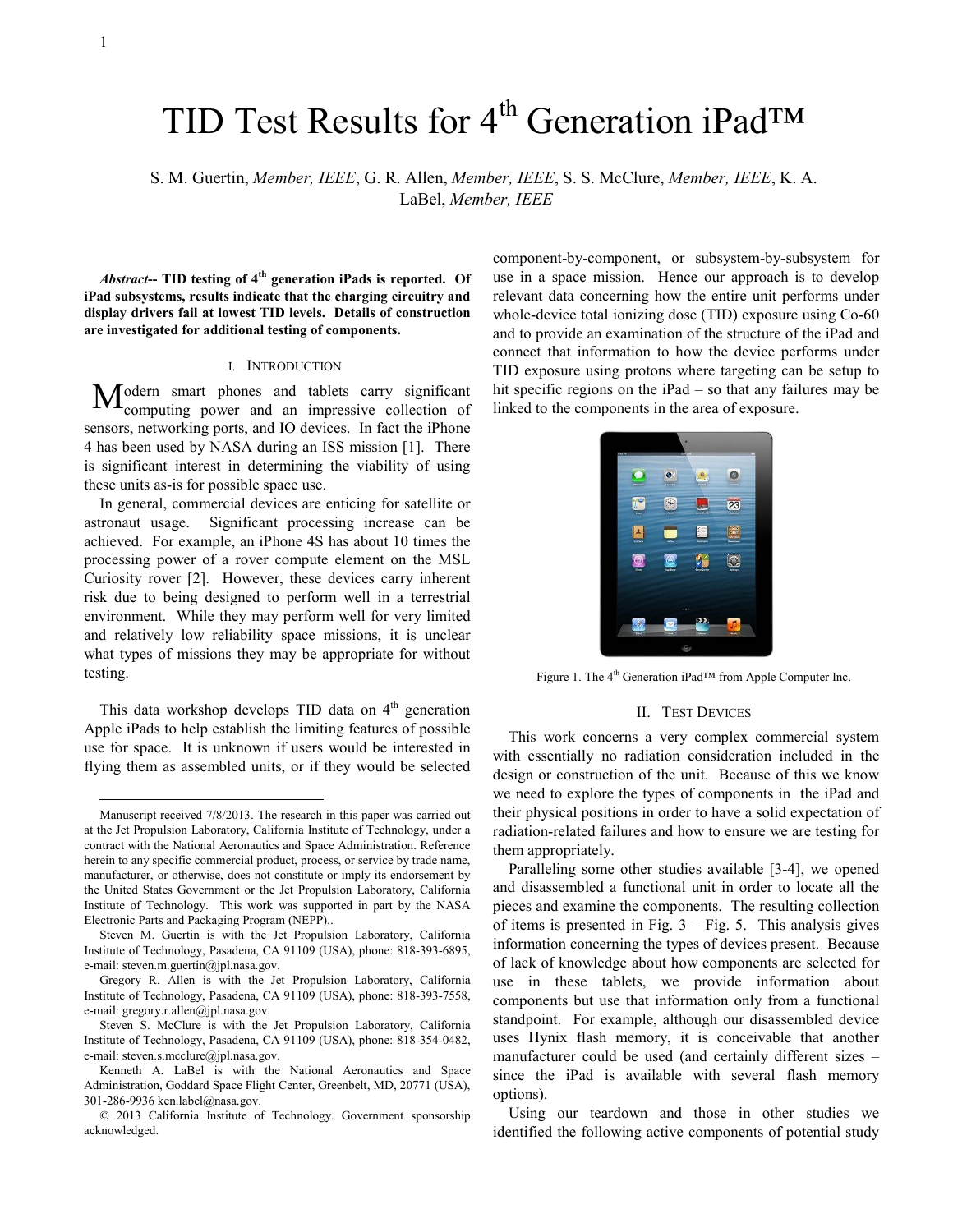(many of which are highlighted in Fig.  $3 - Fig. 5$ ). These sources provided a fairly exhaustive list of components in the iPad. They are: Broadcom four-in-one combo wireless chip (BCM4334), Broadcom touchscreen controllers (BCM5974 and BCM5973), Cirrus Logic amplifier (CLI1583B0), Omnivision cameras (OV297AA, and OV290B), Dialog Semiconductor power management unit (D2018), Hynix NAND flash (2-die package) H2DTDG8UD1MBR, Hynix DDR2 DRAM (H9TCNNN4KDBMUR), Texas Instruments display port driver, NXP Semiconductor display port multiplexer (CBTL1608A1), Paradise LCD timing controller (DP635), Integrated Memory Logic programmable gamma buffer (iML7990), and RichTek touchscreen power management (RT9910). And the iPad is powered by the A6X system on a chip processing unit.

This list above does not explicitly indicate many of the sensors, which may be the most sensitive to TID. From a functional point of view we have broken the iPad down into the following subsystems: Processing unit – Apple A6X processor, Flash memory, DRAM memory, Battery power delivery, Battery charging circuit, Power input power delivery, Touchscreen, LCD output (retina™ display), Microphone, Speaker output and output jack, Wi-Fi antenna and adapter, GPS receiver, Three-axis accelerometer, Threeaxis magnetometer, Cameras (2), and High speed IO port.



Figure 2. Results of tearing down a 4th generation iPad. The active components are primarily on the logic board in the middle of the case and along the side of the LCD. There are also two cameras and another device between the cameras.



<span id="page-1-0"></span>Figure 3. The front side of the main processing board for the 4th Generation iPad.



Figure 4. The back side of the main processing board.



<span id="page-1-1"></span>Figure 5. The front side of the LCD board.

For Co-60 exposure we were able to use JPL's high dose rate room irradiator to provide flat-field TID exposure for all test points. For the proton exposures we utilized the teardown information and our own measurements of the positioning of circuit boards within the iPad, we determined a 2-inch-by-2-inch collimator would provide a controlled beam and that the collimated beam would expose all active components with only seven test points. This beam structure and positioning also ensured that no area of an active component would be overlapped by multiple beam exposures. The layout of the target locations is shown in [Fig. 6.](#page-1-2)



<span id="page-1-2"></span>Figure 6. The beam positions used in proton exposure of the iPad.

In addition to the positions A-G, we also used a smaller collimator (2"x1") to avoid exposing the display board. This was done because it was known (and observed in proton exposure) that an early TID failure mode of the iPad is failure of the display. The alternate positions, (A'-D') were developed to expose only the microprocessor board.

During proton exposures the DUT was recorded with a high definition video camera. For biased exposures a facetime connection was recorded between the DUT and an external computer. This setup provided real-time information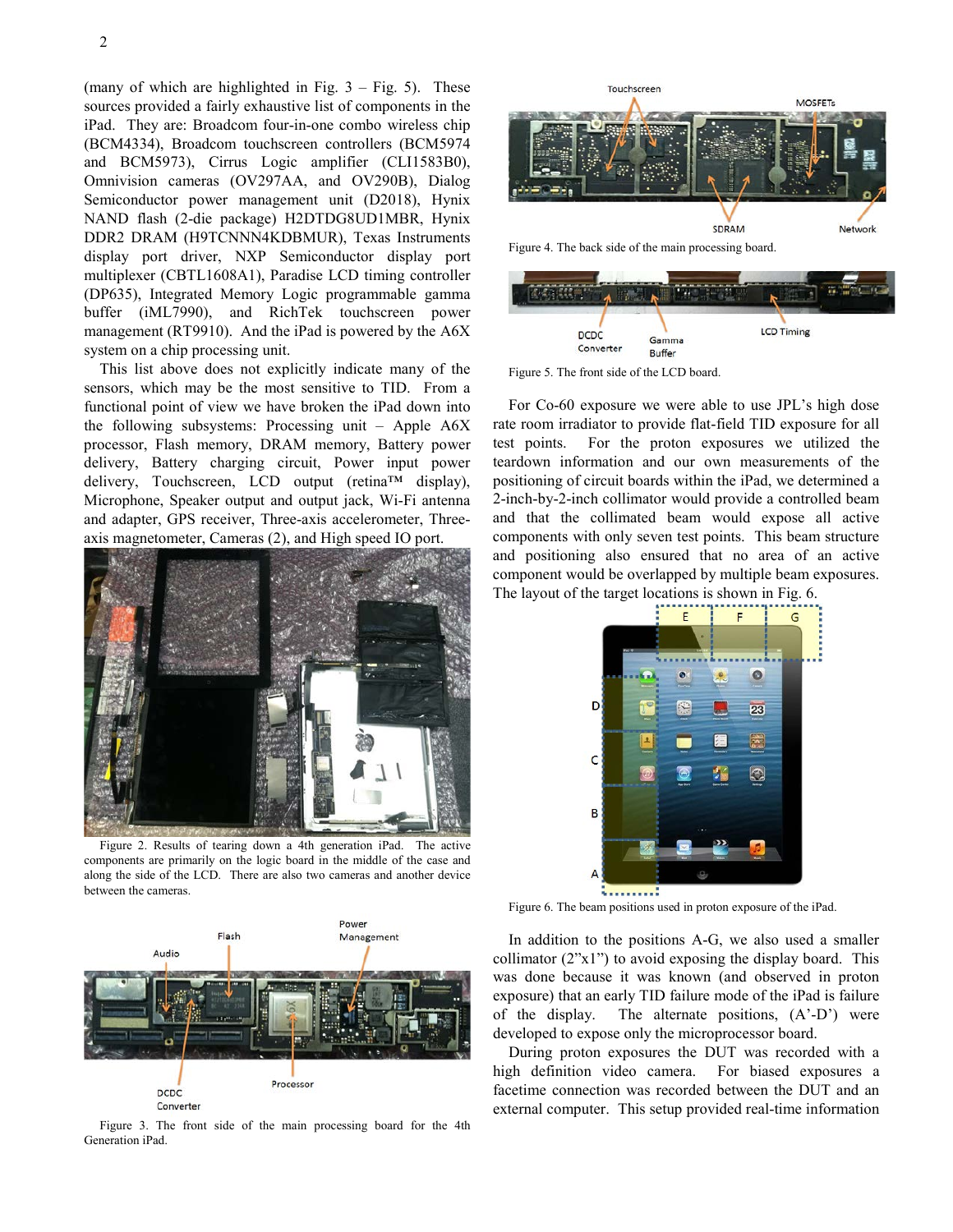about the state of the DUT as well as providing a video record of anomalous behavior.

### III. TEST APPROACH

A key goal of this research is to establish an approach for overall evaluation, and then perform TID testing using the developed approach. It is desired that this approach include both the overall functionality of the iPad, but also be able to isolate and characterize individual components and subsystems in the iPad. The iPad is a collection of many subsystems, each of which has its own TID response, and each component in each subsystem would traditionally have a detailed TID test approach. However, it is not viable to perform all of the TID characterizations for every component or subsystem, because the characterization effort between TID steps would be overwhelming. Also, the data may be of limited value do to the lack of control over how the devices are constructed.

For this TID evaluation we have focused the approach into global testing of full units. And then after identification of the weakest elements, we identify those cases where it is possible to limit exposure to the weak element in order to find the next failing subsystem or element. We expected the majority of failures to be from linear bipolar devices and expect very little TID degradation of deep submicron logic devices due to improvements that are expected to apply to the memory and processor of the iPad [5].

For the data reported here, two test units have been evaluated for Co-60 TID and five have been evaluated for proton exposure (TID and effectively some SEE). Iit is unclear if additional devices would significantly improve statistics, due to lack of lot-to-lot and even manufacturerlevel control on the components used from one iPad to another. The qualitative and quantitative results here provide a solid examination of the weakest subsystems in the 4th generation iPad with regards to TID and proton exposure.

Testing is performed by first characterizing the performance of each test unit using a set of characterization tests. Then testing proceeds by performing the two-step test operation of exposing the device and then characterizing it again. Testing was performed at ambient room temperature using JPL's Co-60 room irradiator. Devices were exposed to dose rates of 1 rad(si)/s. The basic characterization was performed using a positioning jig to ensure each unit is tested in the same orientation relative to gravity and local magnetic field. Power was provided with a standard iPad power adapter with the power line run through an ammeter to observe current. Two items of note: first the ammeter had to be tapped into the iPad's lightning adapter cable, otherwise the unit would detect a problem and would not charge correctly (i.e. we were not able to modify a USB extender cable and use that to monitor current); second, the location of any additional iPads (such as a control unit) is important because they have an internal magnet which can disrupt the magnetometer of nearby units.

Characterization was designed to test as many of the subsystems mentioned in Section II as possible. However it must be understood that some items, such as the battery charging system, would take prohibitively long to test at each characterization point. The majority of characterization testing was performed using either applications (apps) for the iPad (or iPhone), or by observing nominal operation of the device. Apps used are the following: xSensor [6] (for accelerometers, magnetometers, and GPS) – we did not use the special NASA SpaceLab app [1],[7] because it is not designed for terrestrial use and would not support the measurements needed; a standard video player was used to exercise biased samples during irradiation and provide a means to evaluate graphics and sound performance during characterization; a test pattern image was used; MP3 audio playback was used; and Passmark's iPad benchmark software [8] provided general benchmark results on DUTs (processor, memory, flash, and 2D and 3D graphics performance). We also observed the following behavior from the DUTs at each characterization point: verification of power up and down; observation of battery charging by way of current draw through the power adapter; photographs taken with fixed output brightness; and nominal behavior of the touchscreen as observed by the test engineer.

The xSensor used a basic positioning rig in order to guarantee the same placement (within our uncertainty limits) for each characterization and between units. Positioning was locked in by masking tape on a lab bench, as in [Fig. 7.](#page-2-0)



Figure 7. Positioning of the iPad during characterization was ensured by matching to a masking tape jig.

<span id="page-2-0"></span>In order to monitor the power delivered to the test units we modified a charging cable to enable the delivered current to go through an ammeter. We used this setup to monitor the charging current.

#### IV. CO-60 TEST RESULTS

Unbiased tests were performed at room temperature with the iPad in the "off" mode (power button held, then the slider dragged to turn the device off – though it still maintains some standby circuits). Devices were alternately characterized for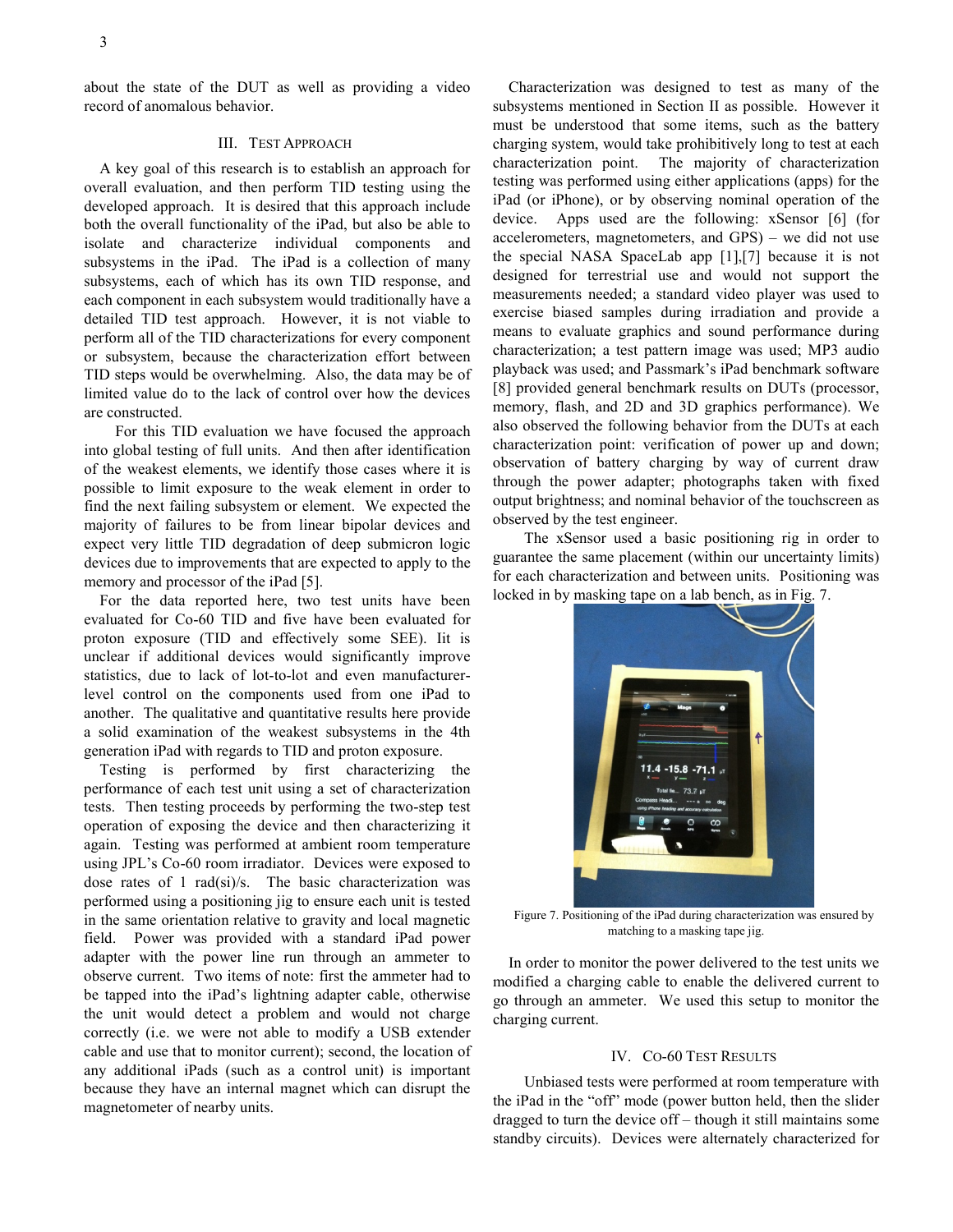performance and placed in front of the TID source for exposure to Co-60 gamma rays. TID levels at which characterization was performed were 200 rad(Si), 400, 600, 800, 1k, 1.3k, 1.6k 2k, 2.4k, 2.8k, 3.2k, 3.7k, 4.2k, 4.7k, 5.2k, 5.8k, 6.4k, 7k, 7.7k, 8.4k, 9.2k, 10k, 11k, and 12k. Functional failure was observed after 12 krad(si).

The three-axis accelerometer showed essentially no change over the TID exposure range. [Fig. 8](#page-3-0) shows the measurements taken in the 1st characterization position versus TID, for the biased testing. The magnetometer response was also taken and showed essentially no change over the exposure range. [Fig. 9](#page-3-1) shows the magnetometer measurements for the biased testing.



<span id="page-3-0"></span>Fig. 8. The accelerometer performance for the biased iPad versus TID.



<span id="page-3-1"></span>Fig. 9. The magnetometer performance for the biased iPad versus TID.

No apparent degradation of performance of any of the characterization operations was observed except for two that will be discussed shortly. That is, video playback, audio playback, photographs using both cameras, GPS measurement, and performance benchmarking (including processor, memory, flash, and GPU) had no significant change over the TID range used for biased testing.

Biased tests were performed at room temperature under nominal power delivered by the battery circuits. The devices were also powered via the iPad power adapter and charging cord. Devices were alternately characterized for performance and placed in front of the TID source for exposure to Co-60 gamma rays. TID levels at which characterization was performed were 500 rad(Si), 1k, 1.5k,

2k, 2.5k, 3k, 3.5k, 4k, 4.5k, 5k, 6k, 7k, 8k, 9k, and 10k. Functional failure was observed after 10 krad(Si). The biased testing showed the same leading performance degradation mechanisms. The accelerometer and magnetometer performance is essentially the same as in Figs. 8 and 9.

In unbiased testing, the first circuit to have degraded performance was the battery charging circuit. We observed this performance change by monitoring the current draw by the unit during characterization between exposures. The current draw of the lightning port on the iPad is shown versus TID exposure in Fig. 10. The current holds steady at just over 2A until something happens that makes the device essentially stop charging the battery. When this happens the current draw drops down to about 700mA. Because of observations when developing the charging current measurement setup, it is possible this is due to an inability of the iPad to determine the quality of the charging source. In the lower current mode the iPad appears to not use any battery power to operate, but also does not appear to be charging the battery. It is important to note that the current consumption of the iPad charging circuit is dependent upon both the state of the battery (fully charged or not) and the state of the iPad (active, asleep, or off). The unbiased sample had degraded battery performance by 3 krad(Si) while the biased device's battery charging survived longer, to about 9 krad(Si). This may indicate that low dose rate performance may be worse. 168 hour room temperature anneal of both the biased and unbiased samples have not shown any recovery in the current draw of the battery charging system.



Fig. 10. The current drawn by the lightning port as a function of TID for unbiased and biased iPad exposures in active, charging mode.

The battery charging circuit failure behavior fit well into the test approach and we were able to continue irradiation of the iPads to the next failure. The next failure was the screen driver. The failure mechanism is that the screen is washed out to varying degrees relatively quickly close to the level at which it is completely washed out (gray). The degradation of the display is shown in 11. The screen is essentially useless by 11 kRads of exposure.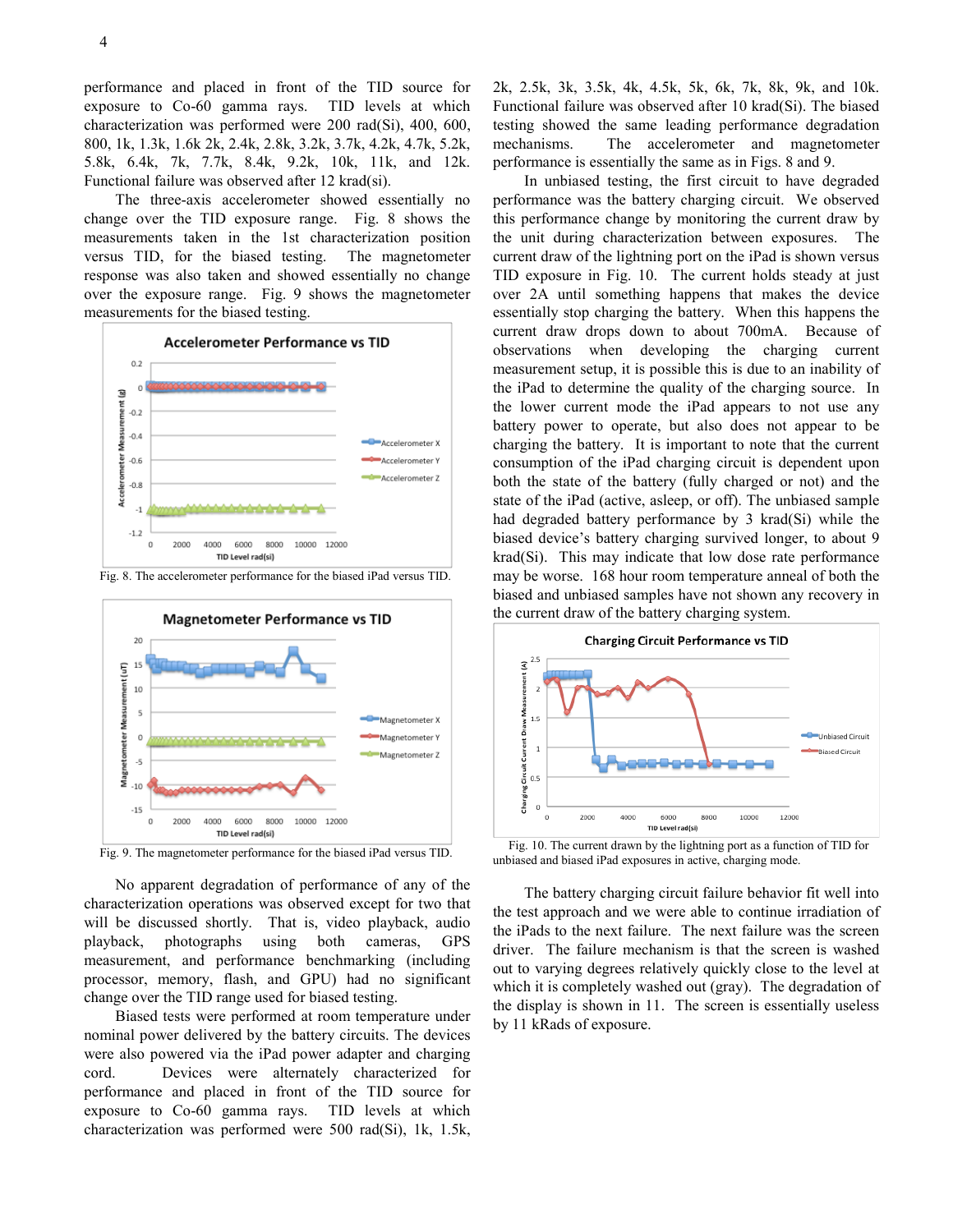

Figure 11. Degradation of the iPad display with increasing TID near the failure level of the screen.

A 168 hr room temperature anneal of iPads with unusable screens showed no improvement. However connecting the iPad to a VGA display through the lightning port showed that the iPad is still displaying useful information. Also we were able to verify that the touch screen still works properly and there is no indication of decay in calibration, though the test engineer has to fumble around to select the right icon to launch apps. The finding with the VGA port is new and the iPad testing will continue till the next failure of a subsystem on the devices.

# V. PROTON TEST RESULTS

Proton test results were varied. Most of the devices that survived to the Co-60 TID levels showed the same failure mechanisms as observed during Co-60 testing. That is, one of the test devices irradiated to 4kRad(Si) on positions A, B, and C showed failure of the charging circuit when unbiased. After this it was irradiated to about 8kRad at which point the screen stopped working.

Proton exposure also caused permanent failure with no Co-60 analog. This happened during exposure of the processor board in various positions. Failures occurred during exposures of about  $2x10^{10}p/cm^2$ , however because of the irradiation method (hitting multiple target locations with the same amount of beam) it is not obvious how to identify the failing position.

No permanent iPad failures were observed as a result of exposure at position A.

Permanent failures were seen after exposures of 4 kRad (approximately  $2x10^{10}p/cm^2$ ) delivered to positions C and D. The former resulted in a device that no longer even tries to turn on, while the latter now exhibits infinite reboot behavior where the power switch brings up the screen with the Apple™ logo, but then after a delay it shuts off and starts up again. A third failure was observed with a similar infinite reboot behavior however the immediate exposure before observing the failure included 8kRad delivered to all positions A-D.

One device was singled out for exposure to positions A and C. This device received biased irradiation to more than  $5x10^{10}p/cm^2$  at position A and more than  $3x10^{10}p/cm^2$  at position C. No failures were observed in this device.

#### VI. DISCUSSION

The primary finding of this work was that the  $4<sup>th</sup>$ generation iPad™ shows many different and complex failure modes as a result of general TID and proton exposure. We observed charging circuit failures, degraded screen performance, failure to boot, and other failure modes where the device does not respond at all to being turned on. This is not surprising, however it is a difficult result to get a grasp of. That is, given the complex nature of the device one would likely expect many different possible failure mechanisms. However it is possible that given the high-end commercial nature of the device, cursory inspection may suggest that the system would work very well for TID and proton exposure since modern devices tend to behave well for both of these. However the reality is that the iPad is a combination of different systems and each has its own vulnerabilities to TID and SEE.

The key failures observed are listed below for the seven tested devices, observed across Co-60 and proton exposures.

- 1. Screen no longer usable: 1 8 kRad biased Co-60,
- 2. Charging circuit not working: 2 4 kRad unbiased Co-60 (next failure is screen at 11kRad); and 4kRad unbiased protons in positions A-C (next failure is screen between 8 and 12kRad)
- 3. Failed with no sign:  $1 4$  kRad biased protons in position C
- 4. Failed with infinite reboot behavior: 2 one with 4 kRad delivered only to position D with protons; the other after 12 kRad delivered to A-D (device already passed with 20 kRad delivered to E and 8 kRads to A-D)

## VII. CONCLUSION

Commercial computing devices such as Apple's 4<sup>th</sup> Generation iPad™ are enticing for solving many satellite computing problems simultaneously, but they cannot be blindly used from a radiation standpoint. We observed several different failure mechanisms – some of which are clearly related to accumulated TID while others may be related to SEE. Out test approach focused on general behaviors and we did not collect a statistically relevant sample size for all failure types observed. However our testing was destructive on all units tested (at various exposure levels).

This workshop presented TID test results on unbiased and biased test samples, showing the unbiased device has an initial drop in the charging circuit at about 4kRads. Both devices showed screen failures once TID reaches levels of 11 kRads. TID results from protons also mix in a limited amount of SEE information. Due to permanent failures and lack of configuration control the results are all statistically limited, however we found that a few locations on the processor and display driver boards were more likely to result in failures which were of a different sort than the TID testing and likely due to proton SEE. However, once the dose level reached the Co-60 failure levels the proton-tested devices also showed the Co-60 type failure modes.